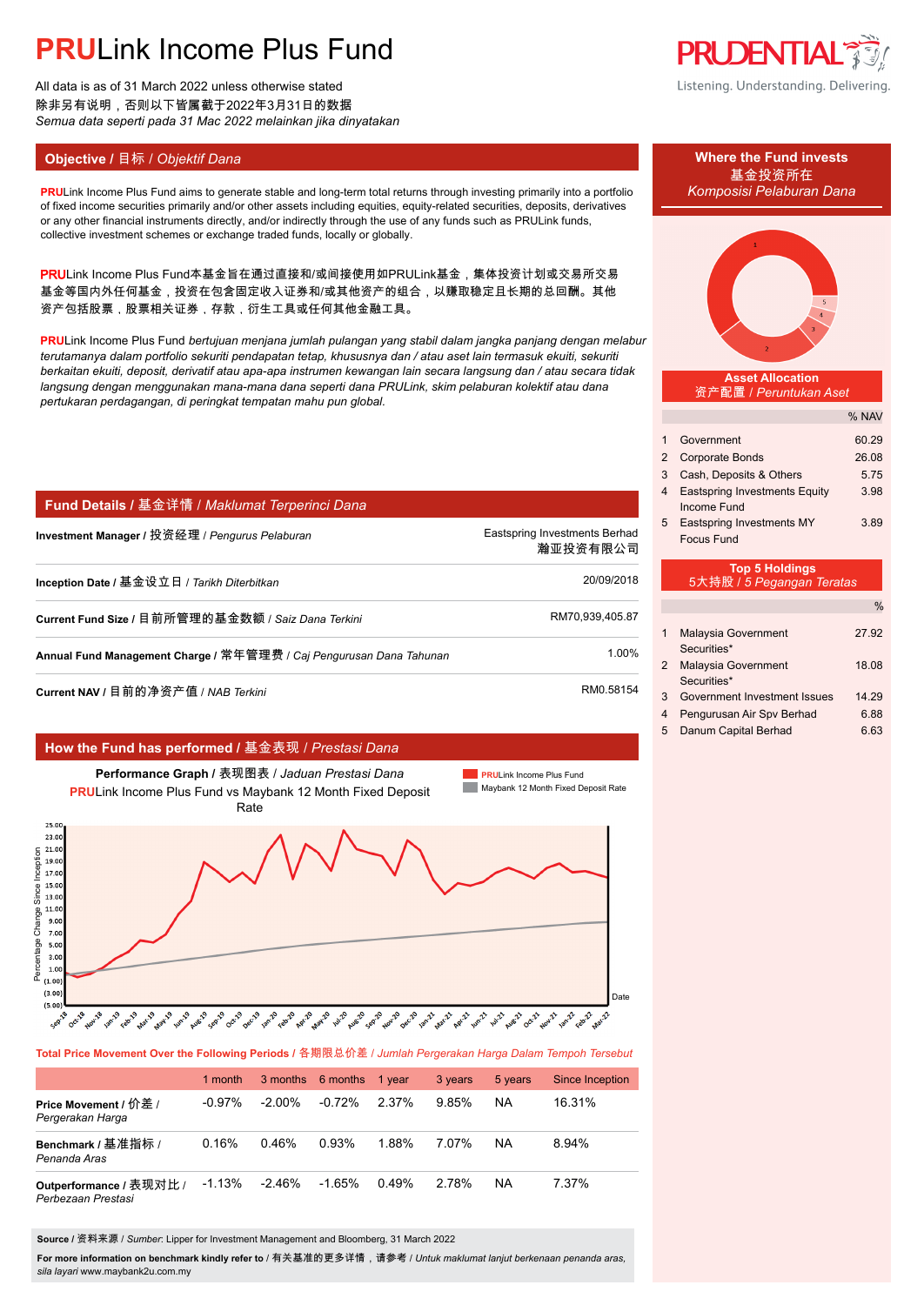All data is as of 31 March 2022 unless otherwise stated 除非另有说明,否则以下皆属截于2022年3月31日的数据 *Semua data seperti pada 31 Mac 2022 melainkan jika dinyatakan*

### **Monthly Update /** 每月简报 / *Peningkatan Bulanan*

### **Market Review /** 市场回顾 */ Tinjauan Bulanan*

#### **Equity /** 股票市场 */ Ekuiti.*

Malaysian equity markets corrected during the month, impacted by the continuing conflict between Russia and Ukraine. Whilst Brent crude oil prices remained above USD100/bbl during the month, Crude Palm Oil (CPO) prices corrected from the peak of RM8000/tonne to RM6300/tonne by end of the month. The Johor State elections were held on 12 March 2022, which saw the Barisan Nasional (BN) party win two-thirds majority, capturing 40 of the 56 seats contested. UMNO contributed 33 seats to victory. Foreign investors were net buyers of equity in March of RM3.2b for the third consecutive month of net inflows.

The FBMKLCI Index declined 20.92 points in March to close at 1,587.36 points, down 1.3%. The FBM Small Cap Index declined 0.25% for the month but outperforming the FBMKLCI Index.

俄乌冲突持续上演,拖累马来西亚股市于检讨月份下调整。布伦特原油价格月内保持在每桶100 美元以上之际,原棕油价格月底从每公吨8000 令吉峰值下跌至每公 吨6300令吉。柔佛州选举于 2022 年 3 月 12 日举行,国阵以三分二强大优势胜出,在56个州议席中狂扫40席;其中巫统攻下33 个席位。外资3 月份净买入马股32亿 令吉,为连续第三个月净流入。

### 富时隆综指3月份下跌20.92点或1.3%,以1,587.36点挂收。富马小资本指数月内微跌0.25%,但跑赢隆综指。

*Pasaran ekuiti Malaysia diperbetulkan pada bulan ini, kesan daripada konflik berterusan antara Rusia dan Ukraine. Sementara harga minyak mentah Brent kekal melebihi USD100 setong pada bulan tersebut, harga Minyak Sawit Mentah (MSM) diperbetulkan daripada paras tertinggi RM8000 setan kepada RM6300 setan menjelang akhir bulan. Pilihan raya Negeri Johor yang diadakan pada 12 Mac 2022, menyaksikan parti Barisan Nasional (BN) memenangi majoriti dua pertiga, menawan 40 daripada 56 kerusi yang dipertandingkan. UMNO menyumbang 33 kerusi kepada kemenangan. Pelabur asing adalah pembeli bersih ekuiti pada bulan Mac yang bernilai RM3.2 bilion, mencatat aliran masuk bersih bagi bulan ketiga berturut-turut.*

*Indeks FBMKLCI susut 20.92 mata pada Mac lalu ditutup pada 1,587.36 mata, turun 1.3%. Indeks FBM Small Cap merosot 0.25% di bulan yang sama tetapi mengatasi prestasi Indeks FBMKLCI.*

### **Fixed Income /** 固定收益市场 */ Pendapatan Tetap*

*.* The Fed raised its Federal Funds Rate to 0.25%-0.50% as widely expected at its Mar 2022 FOMC meeting. Along with the 25bps hike, FOMC also indicated that balance sheet normalization could start as early as May 2022. Meanwhile, the latest dot plot shows majority of the members forecasted 6 more hikes this year. This follows the country reported another record high inflation rate of 7.9% in Feb 2022. The Fed also revised its 2022 inflation forecast higher to 4.3% from its projected 2.6% in Dec 2021 and lowered its GDP growth forecast to 2.8% (Dec 2021: 4.0%), a reflection of the risks arising from the Russia-Ukraine war and elevated inflation. However, Fed Chair Powell reiterated that the US economy is very strong and soothed the market that recession risk within the next year is low. He also indicated that the Fed will be more aggressive if warranted to ensure price stability.

Malaysia transitioned into the endemic phase on 1 Apr 2022 with the lifting of restrictions imposed on business operating hours and the re-opening of international borders to foreign travelers with minimal requirements, amongst others. Meanwhile, Malaysia's entry into the Regional Comprehensive Economic Partnership on 18 Mar 2022 is expected to boost exports by RM44b per year, which bodes well for the recovering economy. In addition, the government also aims to ratify the Comprehensive and Progressive Agreement for Trans-pacific Partnership by 3Q2022 and engagement sessions with all stakeholders will start soon. Separately, Finance Minister indicated that the government's subsidy for fuel will top RM 28 billion for 2022 if the crude oil prices stay elevated and hence the government is reviewing the fuel subsidy mechanism to make it more targeted. More importantly, the government is also studying the implementation of other taxation models, including GST.

BNM lowered Malaysia's 2022 GDP forecast marginally to 5.3% to 6.3% from 5.5% to 6.5% previously to reflect the risks arising from the still evolving pandemic situation, the Russia-Ukraine conflicts as well as the faster pace of policy normalization in major economies. Growth is expected to be supported by strong global demand, re-opening of international borders, improvement in employment and targeted policy support. Despite the elevated commodity prices, BNM expects Malaysia's inflation to come in at a manageable level, averaging 2.2% to 3.2% in 2022, cushioned by subsidies and price controls on necessities. The central bank also highlighted the importance of structural reforms to enhance Malaysia's long -term competitiveness in its 2021 annual report.

Malaysia's MGS curve shifted higher in the month of Mar 2022. The yields of the 3-year, 5-year, 10-year and 15-year MGS rose 47bps, 10bps, 18bps and 18bps respectively to close the month at 3.18%, 3.39%, 3.85% and 4.24% respectively. Similarly, yields of MGII ended higher with yields of the 3-year, 5-year, 10-year and 15-year MGII increasing 15bps, 6bps, 19bps and 25bps respectively to end the month at 2.95%, 3.49%, 3.92% and 4.30% respectively.

美联储联邦公开市场委员会(FOMC)如市场预期在2022年3月份会议将联邦基准利率上调25个基点至0.25%-0.50%区间。此外,该局表示最早可能在 2022 年 5 月启 动资产负债表正常化。同时,最新的点阵图显示,大多数官员预计美联储今年将再加息6次。此前,美国2022 年 2 月通胀率再创7.9%的历史新高。美联储还将 2022 年通胀从 2021 年 12 月预计的 2.6%上调至 4.3%,并将经济增长预测下调至 2.8%(2021 年 12 月:4.0%),反映俄乌战争和通胀走高带来的风险。尽管如此,美联 储主席鲍威尔重申美国经济表现非常强劲,并安抚市场,指明年经济衰退的风险很低。他强调,该局有必要确保物价稳定,若有需要将更加积极加息。

马来西亚自2022年4月1日转入新冠肺炎疫情向地方性流行病过渡阶段,取消对营业时间的限制,并以最低要求向外国旅客开放边境等。与此同时,区域全面经济伙伴 关系协定(RCEP)于2022年3月18日起对马来西亚开始生效实施,预计每年将增加440亿令吉的出口,对复苏经济来说是个好兆头。此外,政府还计划在 2022 年第 三季度之前通过《全面与进步跨太平洋伙伴关系协定》,所有利益相关方的参与会议也即将展开。另外,财政部长表示,如果国际油价保持高位,政府2022 年的燃料 补贴将达 280 亿令吉;因此政府正重新评估燃料补贴机制,使其更具针对性。更重要的是,政府也在研究实施包括消费税(GST)在内的其他税收模式。

国行将马来西亚 2022 年国内生产总值预测从先前的 5.5% 至 6.5%小幅下调到5.3%至 6.3%,以反映仍在演变的大流行情况、俄乌冲突以及主要经济体加快政策正常 化步伐带来的风险。尽管如此,强劲的全球需求、国际边界重新开放、就业改善和针对性的政策支持料将支撑增长。虽然大宗商品价格上涨,国行预计大马通胀率将 处于可控水平,2022 年平均为 2.2% 至 3.2%,多谢补贴和必需品价格控制带来缓冲作用。国行还在其 2021 年常年报告中强调结构性改革对增强大马长期竞争力的重 要性。

大马政府债券收益率曲线于2022年3月走高。3年、5年、10年和15年大马政府债券收益率分别上涨47、10、18和18个基点,以3.18%、3.39%、3.85%和4.24%结束 当月的交易。与此同时,大马政府投资票据收益率也扬升,3年、5年、10年和15年大马政府投资票据分别走高15、6、19和25个基 点,以2.95%、3.49%、3.92%和4.30%挂收。

*Fed menaikkan Kadar Dana Persekutuannya kepada 0.25% hingga 0.50% seperti yang dijangkakan secara meluas pada mesyuarat FOMC Mac 2022. Seiring dengan kenaikan 25 mata asas, FOMC juga menyatakan bahawa normalisasi kunci kira-kira boleh bermula seawal Mei 2022. Sementara itu, plot titik terkini menunjukkan majoriti ahli meramalkan 6 kenaikan lagi pada tahun ini. Ia berikutan negara melaporkan satu lagi rekod kadar inflasi yang tinggi iaitu 7.9% pada Februari 2022. Fed juga menyemak unjuran inflasi 2022 lebih tinggi kepada 4.3% daripada unjuran 2.6% pada Disember 2021 di samping menurunkan unjuran pertumbuhan KDNK* 

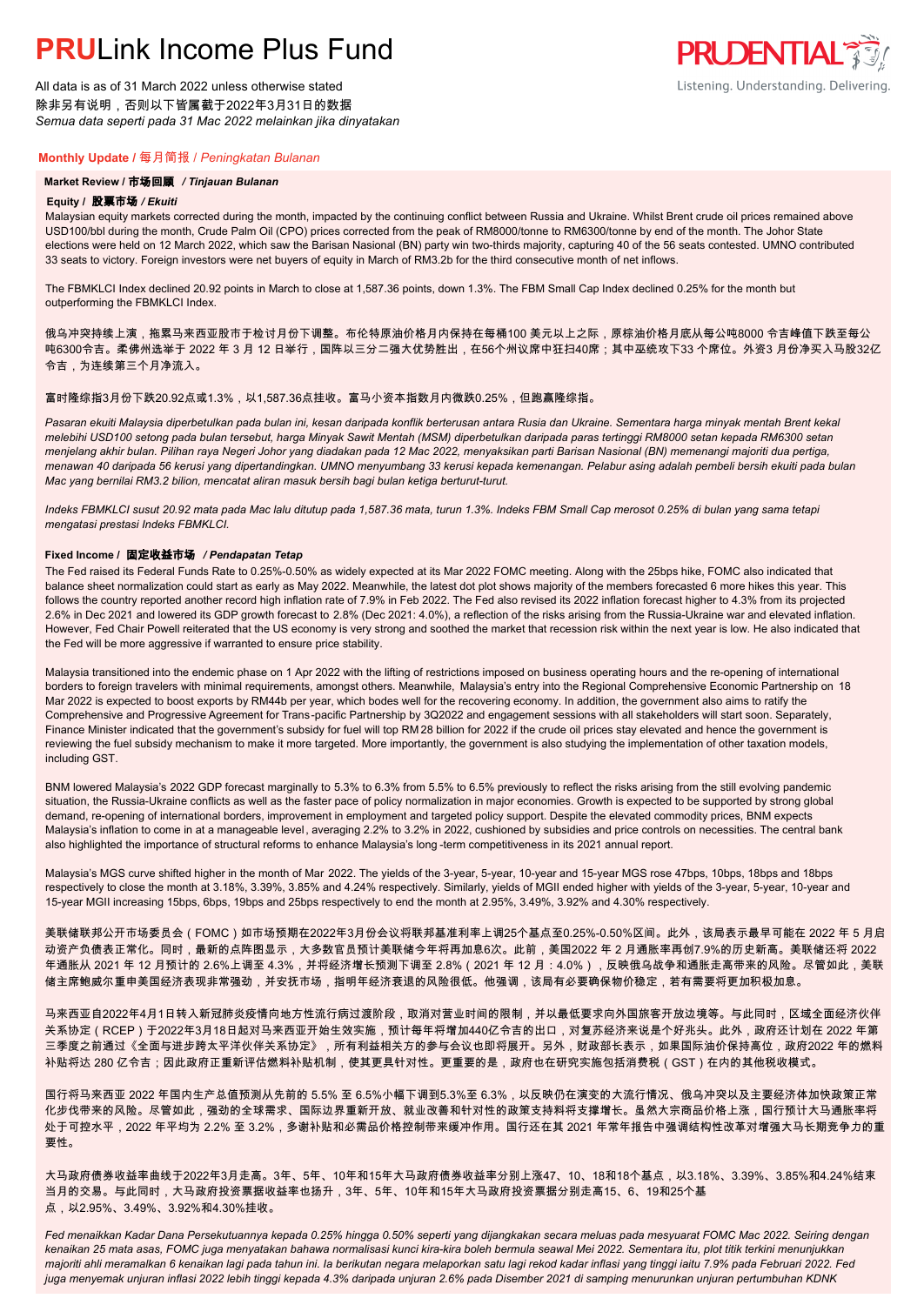

All data is as of 31 March 2022 unless otherwise stated 除非另有说明,否则以下皆属截于2022年3月31日的数据 *Semua data seperti pada 31 Mac 2022 melainkan jika dinyatakan*

*kepada 2.8% (Disember 2021: 4.0%), mencerminkan risiko yang timbul susulan perang Rusia-Ukraine dan inflasi yang tinggi. Bagaimanapun, Pengerusi Fed Powell mengulangi bahawa ekonomi AS sangat kukuh dan menenangkan pasaran bahawa risiko kemelesetan bagi tahun hadapan adalah rendah. Beliau juga menyatakan bahawa Fed akan menjadi lebih agresif jika diperlukan untuk memastikan kestabilan harga.*

*Malaysia beralih ke fasa endemik pada 1 April 2022 dengan penarikan balik sekatan yang dikenakan ke atas waktu operasi perniagaan dan pembukaan semula sempadan antarabangsa kepada pelancong asing dengan keperluan minimum, antara lain. Sementara itu, kemasukan Malaysia ke dalam Perkongsian Ekonomi Komprehensif Serantau pada 18 Mac 2022 dijangka akan meningkatkan eksport sebanyak RM44 bilion setahun, yang memberi petanda baik buat ekonomi yang semakin pulih. Selain itu, kerajaan juga mensasarkan untuk meratifikasi Perjanjian Komprehensif dan Progresif ke atas Perkongsian Trans-Pasifik menjelang 3Q2022 manakala sesi penglibatan dengan semua pihak berkepentingan akan bermula tidak lama lagi. Secara berasingan, Menteri Kewangan menyatakan bahawa subsidi kerajaan ke atas bahan api akan melebihi RM28 bilion bagi tahun 2022 jika harga minyak mentah kekal tinggi dan oleh itu kerajaan sedang mengkaji semula mekanisme subsidi bahan api untuk menjadikannya lebih disasarkan. Lebih penting lagi, kerajaan juga sedang mengkaji pelaksanaan model percukaian lain, termasuk GST.*

*BNM menurunkan sedikit unjuran KDNK Malaysia 2022 kepada 5.3% hingga 6.3% daripada 5.5% hingga 6.5% sebelum ini untuk mencerminkan risiko yang timbul daripada situasi pandemik yang masih berubah ansur, konflik Rusia-Ukraine serta kadar normalisasi dasar yang lebih pantas dalam ekonomi utama. Pertumbuhan dijangka akan disokong oleh permintaan global yang kukuh, pembukaan semula sempadan antarabangsa, peningkatan peluang pekerjaan dan sokongan dasar yang disasarkan. Walaupun harga komoditi meningkat, BNM menjangkakan inflasi Malaysia berada pada paras yang boleh diurus, dengan purata 2.2% hingga 3.2% bagi tahun 2022, disokong oleh subsidi dan kawalan harga ke atas barangan keperluan. Bank pusat tersebut juga menekankan kepentingan pembaharuan struktur supaya meningkatkan daya saing jangka panjang Malaysia dalam laporan tahunan 2021.*

*Keluk MGS Malaysia bergerak lebih tinggi pada bulan Mac 2022. Hasil MGS 3 tahun, 5 tahun, 10 tahun dan 15 tahun masing-masing meningkat 47 mata asas, 10 mata asas, 18 mata asas dan 18 mata asas lalu menutup bulan dagangan pada 3.18%, 3.39 %, 3.85% dan 4.24%. Begitu juga, hasil MGII berakhir lebih tinggi dengan hasil MGII 3 tahun, 5 tahun, 10 tahun dan 15 tahun masing-masing meningkat 15 mata asas, 6 mata asas, 19 mata asas dan 25 mata asas untuk mengakhiri bulan pada 2.95%, 3.49%, 3.92% dan 4.30%.*

### **Market Outlook /** 市场展望 */ Gambaran Bulanan*

### **Equity /** 股票市场 */ Ekuiti*

A month into the Russia-Ukraine conflict, a resolution towards a ceasefire has yet to be achieved. As such commodity prices are likely to remain higher for longer. Other global risks to contend with could include higher inflationary pressures resulting in the US Federal Reserve hiking rates faster and more aggressively. As Malaysia moves towards endemic phase, and lifting many travel restrictions effective 1 April 2022, reopening of the economy should garner more recovery momentum. The government's announcement to allow the new special EPF withdrawal of up to RM 10,000 will help drive consumption spending domestically, especially ahead of the Hari Raya festivities. The success of the BN party in the recent Johor State Elections will fuel speculations that GE15 may be called after July 2022. A convincing win by any party will be a positive factor towards a more stable government and policy making. Whilst there are many potential headwinds on the horizon, any correction in the market would provide a good opportunity to accumulate fundamentally strong stocks.

俄罗斯与乌克兰爆发冲突一个月后尚未达成停火协议。因此,大宗商品价格可能会在更长时间内保持高位。 其他需要应对的全球风险还包括通胀压力走高使美联储更 快、更激进地加息。随着马来西亚进入地方性流行病阶段,并从 2022 年 4 月 1 日起取消许多旅行限制,经济重新开放应该会获得更多复苏势头。政府宣布允许雇员 公积金局(EPF)会员特别提款1万令吉的措施将有助于推动国内消费支出,尤其是在开斋节之前。国阵在最近的柔佛州选举中获得胜利,市场猜测,第 15 届全国大 选可能在 2022 年 7 月之后召开。任何一方令人信服的胜利都将是积极因素,因为这将带来一个更稳定的政府和政策制定。尽管许多潜在的不利因素目前充斥市 场,任何调整都将是积累基本面强劲的股票的良机。

*Sebulan konflik Rusia-Ukraine, resolusi ke arah gencatan senjata masih belum dicapai. Oleh itu, harga komoditi berkemungkinan kekal tinggi buat tempoh yang lebih lama. Risiko global lain yang perlu dihadapi mungkin termasuk tekanan inflasi yang lebih tinggi lalu menyebabkan kadar kenaikan Rizab Persekutuan AS yang lebih cepat lagi agresif. Ketika Malaysia menuju ke fasa endemik di samping menarik balik kebanyakan sekatan perjalanan berkuat kuasa 1 April 2022, pembukaan semula ekonomi seharusnya mengumpulkan lebih banyak momentum pemulihan. Pengumuman kerajaan yang membenarkan pengeluaran khas KWSP baharu sehingga RM10,000 akan membantu memacu perbelanjaan penggunaan dalam negara, terutamanya menjelang sambutan Hari Raya. Kejayaan parti BN dalam Pilihan Raya Negeri Johor baru-baru ini akan mencetuskan spekulasi bahawa PRU15 mungkin diadakan selepas Julai 2022. Kemenangan yang meyakinkan oleh mana-mana parti akan menjadi faktor positif ke arah pembentukan kerajaan dan dasar yang lebih stabil. Walaupun terdapat banyak potensi halangan di sekeliling, apa-apa pembetulan dalam pasaran akan memberikan peluang yang baik untuk mengumpul stok yang secara asasnya kukuh.*

### **Fixed Income /** 固定收益市场 */ Pendapatan Tetap*

Malaysia's headline inflation rate decelerated further to a 5-month low of 2.2% YoY in Feb 2022 (Jan 2022: 2.3% YoY) as higher Food & Non-Alcoholic Beverages (+3.7% YoY) and Transportation (+3.9% YoY) inflations were partially offset by a softer growth in Housing , Water, Electricity, Gas and Other Fuels (+0.8% YoY) price. Having said that, core inflation accelerated to 1.8% YoY (Jan 2022: +1.6% YoY), a reflection of the broadening increase in prices of goods and services. Having said that, we expect the 2022 inflation rate to remain modest, coming in within BNM's forecast of 2.2% to 3.2%.

Markets across the globe remained highly volatile in Mar 2022, dominated mainly by inflationary concerns and geopolitical headlines. Despite the expected negative impact of the Russia-Ukraine war on growth, we note that central banks in major economies are keeping their focus on fighting inflation. In the US, the 2- year UST yield marched significantly higher as investors pricing in more aggressive rate hikes in the coming FOMC meetings, pushing the 2-year and 10- year UST spread into negative territory, a warning signal that a recession could be on the horizon. Nevertheless, some investors argued that the inversion is different this time and raised doubts over a potential US economic downturn.

In Malaysia, inflationary pressure is expected to remain moderate given the government's commitment to keep prices in check . Meanwhile, the risk of a sharp deterioration in the country's fiscal position, emanating from high energy and food subsidies, could be mitigated by the accompanying higher oil-related revenue and higher dividend payment from Petronas. In the near term, we believe the pace of the Fed's policy normalisation and the Russia -Ukraine crisis to remain the focus of investors amid a lack of domestic catalyst. For 2022, we believe the main themes surrounding the Malaysian bond market are Malaysia's economic growth, inflationary pressures and monetary policy normalization, potential general elections as well as the supply-demand dynamics.

There will be four auctions in the month of Apr 2022, the new 10.5-year MGII 10/32, the new 20.5-year MGS 10/42, the re-opening of the 15-year MGII 07/36 and the new 7-year MGS 04/29. While there is still ample liquidity in the system, the outcome of these auctions is likely to be influenced by prevailing market sentiment. On the corporate front, we expect mixed demand for corporate bonds as investors continue to be selective in their investments.

马来西亚总体通货膨胀率于2022年2月按年进一步减速到2.2%的5个月低点(2022年1月:按年2.3%)。食品与非酒精饮料和运输走高,按年分别 起+3.7%和+3.9%;但住房、水、电、天然气和其他燃料价格(按年+0.8%)增长放缓部分抵消了其他类别走高带来的影响。尽管如此,核心通货膨胀按年增长 到+1.8%,比较2022年1月的是按年1.6%;反映商品和服务价格广泛上涨。话虽如此,我们预计 2022 年通胀率将保持温和,处于国行预测的 2.2% 至 3.2% 范围内。

2022 年 3 月,全球市场走势依然如过山车般波动,主要由通胀顾虑和地缘政治等头条新闻主导。尽管俄乌战争预计会对增长产生负面影响,我们留意到主要经济体的 央行仍将焦点锁定在对抗通胀上。在美国,两年期美国国债收益率大幅走高,反映了投资者对即将举行的联邦公开市场委员会会议更激进的加息预期,将两年期和 10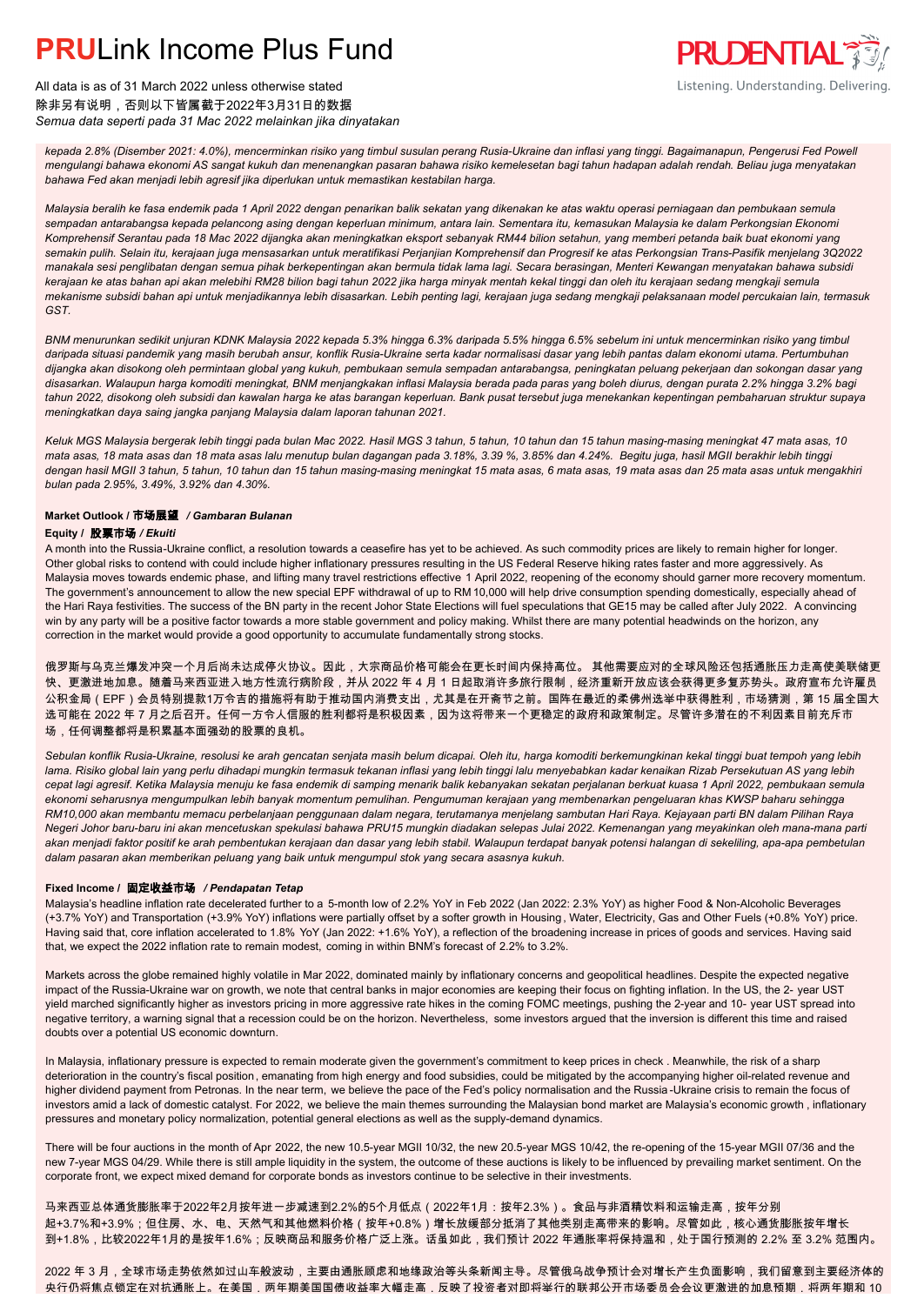All data is as of 31 March 2022 unless otherwise stated 除非另有说明,否则以下皆属截于2022年3月31日的数据 *Semua data seperti pada 31 Mac 2022 melainkan jika dinyatakan*

### 年期美国国债收益率推至负值,这是经济可能即将衰退的警告信号。然而,部分投资者认为,这次的收益率倒挂有所不同,并对美国经济可能下滑表示质疑。

在马来西亚,鉴于政府承诺控制物价,预计通胀压力将保持温和。与此同时,政府挤出大笔资金用作能源和食品补贴,引发了财政状况急剧恶化的风险。尽管如 此,石油相关收入增加和马来西亚国家石油公司更高的股息支付应得以减轻相关风险带来的压力。短期内,由于缺乏国内催化剂,我们认为美联储政策正常化的步伐 和俄乌危机将继续是投资者关注的焦点。2022 年,我们认为围绕马来西亚债券市场的主要主题包括大马经济增长、通胀压力和货币政策正常化、潜在的全国大选以及 供需动态。

**PRUDENTIAL** 

Listening. Understanding. Delivering.

2022年4月将有四项招标,包括10.5年期大马政府投资票据10/32以及20.5年期大马政府债券10/42的全新发行;15年期大马政府投资票据07/36的增额发行,以及7年期 大马政府债券04/29的全新发行。尽管系统中仍有充裕的流动性,这些招标的结果料将取决于当前的市场情绪。企业债券方面,我们预料市场对企业债券的需求将参差 不齐,因为投资者继续在投资方面保持选择性。

*Kadar inflasi utama Malaysia terus turun ke paras terendah 5 bulan iaitu 2.2% YoY pada Februari 2022 (Januari 2022: 2.3% YoY) apabila inflasi Makanan & Minuman Tidak Beralkohol (+3.7% YoY) dan Pengangkutan (+3.9% YoY) yang lebih tinggi telah ditampan sebahagiannya oleh pertumbuhan harga Perumahan, Air, Elektrik, Gas dan Bahan Api Lain (+0.8% YoY) yang lebih perlahan. Bagaimanapun, inflasi teras meningkat kepada 1.8% YoY (Januari 2022: +1.6% YoY), mencerminkan peningkatan harga barangan dan perkhidmatan yang meluas. Oleh itu, kami menjangkakan kadar inflasi 2022 kekal sederhana, berada dalam unjuran BNM sebanyak 2.2% hingga 3.2%.*

*Pasaran di seluruh dunia kekal sangat tidak menentu pada Mac 2022, didominasi terutamanya oleh kebimbangan inflasi dan tajuk berita geopolitik. Walaupun perang Rusia-Ukraine dijangka akan mengakibatkan impak negatif terhadap pertumbuhan, kami perhatikan bahawa bank pusat ekonomi utama mengekalkan tumpuan mereka untuk memerangi inflasi. Di AS, hasil UST 2 tahun melonjak dengan ketara apabila pelabur menetapkan harga kenaikan kadar yang lebih agresif menghampiri mesyuarat FOMC yang akan datang, lalu mendorong UST 2 tahun dan 10 tahun merebak ke wilayah negatif, menandakan isyarat amaran bahawa kemelesetan ekonomi boleh berlaku. Namun begitu, sesetengah pelabur berhujah bahawa penyongsangan adalah berbeza kali ini dan menimbulkan keraguan tentang potensi kemelesetan ekonomi AS.*

*Di Malaysia, tekanan inflasi dijangka kekal sederhana memandangkan komitmen kerajaan untuk mengawal harga. Sementara itu, risiko kemerosotan mendadak kedudukan fiskal negara berpunca daripada subsidi tenaga dan makanan yang tinggi, boleh dikurangkan dengan hasil berkaitan minyak yang lebih tinggi dan pembayaran dividen yang lebih tinggi daripada Petronas. Dalam tempoh terdekat, kami percaya kadar normalisasi dasar Fed dan krisis Rusia-Ukraine akan kekal menjadi fokus pelabur di tengah-tengah kekurangan pemangkin domestik. Kami percaya tema utama yang mengitari pasaran bon Malaysia bagi tahun 2022 ialah pertumbuhan ekonomi Malaysia, tekanan inflasi dan penormalan dasar monetari, kemungkinan pilihan raya umum serta dinamik penawaran-permintaan.*

*Akan terdapat empat lelongan pada bulan April 2022, MGII 10/32 10.5 tahun baharu, MGS 10/42 20.5 tahun baharu, pembukaan semula MGII 07/36 15 tahun dan MGS 04/29 7 tahun baharu. Walaupun masih terdapat kecairan yang lebih dari mencukupi dalam sistem, hasil lelongan ini mungkin dipengaruhi oleh sentimen pasaran semasa. Menyorot sektor korporat, kami menjangkakan permintaan yang bercampur-campur ke atas bon korporat kerana pelabur masih lagi selektif dalam pelaburan mereka.*

### **Fund Review & Strategy /** 基金表现评论与投资策略 */ Tinjauan dan Strategi Dana*

The Fund returned -0.97% for the month, underperforming the benchmark return of 0.16% by 1.13%. Year-to-date, the Fund returned -2.00%, underperforming the *.* benchmark return of 0.46% by 2.46%.

For fixed income, the underperformance in the month was attributed to the higher in bond yields across all tenors in March 2022. Market was relatively stable for the earlier part of the month until the hawkish comments from Federal Reserve Chairperson led to global bond market selloff . For equity, the underlying Eastspring Investments Equity Income Fund outperformed the benchmark due to stock selection. Eastspring Investments MY Focus Fund outperformed the benchmark during the month mainly due to rebound in technology stocks and our underweight in IHH and Press Metal.

The Fund is looking to reduce its overweight exposure in equities as valuation has become less appealing.

Within the fixed income space, the Fund's strategy remains to accumulate long-dated government bonds to meet the fund objective. Going forward, we expect the local bond market movement to be anchored by the domestic risk factors such as the sustainability of economic and public finances recovery, inflation expectations, bond supply and demand dynamics, policy setting as well as politics.

As of end-March 2022, the Fund has 86.4% exposure in bonds and 7.9% in equities (versus Neutral position of 92:8 bond:equity).

本基金月内的回酬是-0.97%,基准的是0.16%,所以跑输基准1.13%。年度至今,此基金录得-2.00%回酬,较提供0.46%回酬的基准逊色2.46%。

固定收益方面,月内表现逊色归咎于所有期限的债券收益率于2022年3 月走高。市场于月内早些时候走势相对稳定,直到美联储主席的鹰派言论拖累全球债券市场刮 起抛售风。至于股票,所投资的瀚亚投资股票收益基金走势超越基准,归功于选股效应。瀚亚投资MY焦点基金月内也跑赢基准,主要是因为科技股反弹以及我们减 持IHH和齐力工业(Press Metal)的部署。

#### 由于估值变得不那么吸引,基金正寻求减少在股票的增持敞口。

### 固定收入方面,此基金的策略依然是累积长期政府债券,以达到基金目标。展望未来,我们预计本地债券市场走势将受国内风险因素主导,例如经济和公共财政复苏 的可持续性、通胀预期、债券供求动态、政策制定以及政治情况。

截至2022年3月底,此基金在债券的投资比重为86.4%,股票的是7.9%(对比92:8债券:股票的中和部署)。

*Dana menjana pulangan -0.97% untuk bulan ini, tidak mengatasi pulangan penanda aras 0.16% sebanyak 1.13%. Sejak awal tahun hingga kini, Dana mengembalikan -2.00%, tidak mengatasi pulangan penanda aras 0.46% sebanyak 2.46%.*

*Prestasi hambar pendapatan tetap pada bulan ini disebabkan oleh hasil bon yang lebih tinggi merentas semua tenor pada Mac 2022. Pasaran secara relatifnya stabil pada awal bulan sehinggalah komen agresif daripada Pengerusi Rizab Persekutuan mencetuskan penjualan pasaran bon global. Bagi ekuiti, Eastspring Investments Equity Income Fund yang menjadi sandaran mengatasi penanda aras berikutan pemilihan stok. Prestasi cemerlang Eastspring Investments MY Focus Fund berbanding penanda aras pada bulan ini disebabkan terutamanya oleh lonjakan stok teknologi dan kekurangan pegangan kami dalam IHH dan Press Metal.*

*Dana sedang berusaha mengurangkan pendedahan pegangan berlebihan dalam ekuiti kerana penilaian menjadi kurang menarik.*

*Dalam ruang lingkup pendapatan tetap, strategi Dana dikekalkan iaitu mengumpul bon kerajaan tempoh panjang bagi memenuhi objektif dana. Melangkah ke*